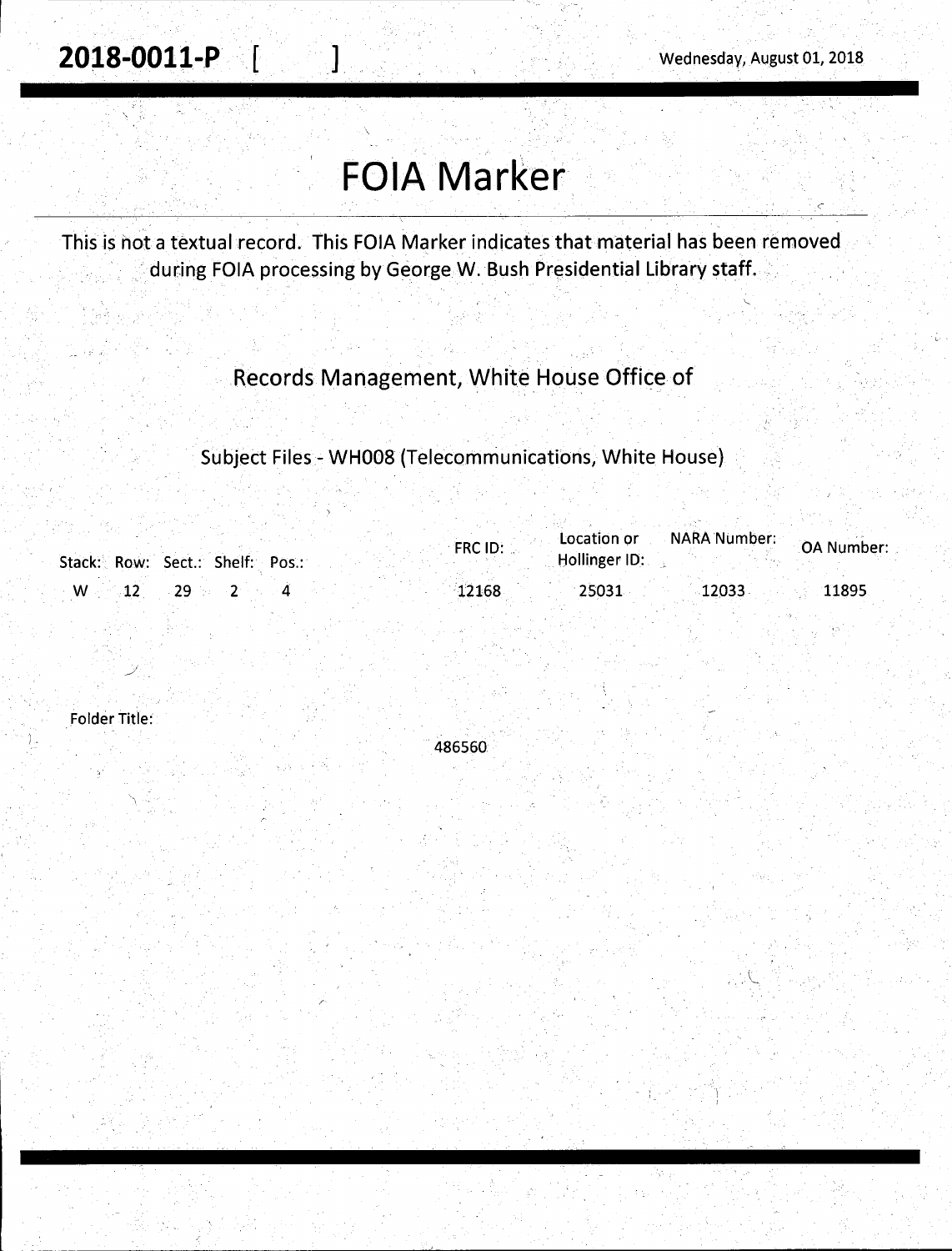May 23, 2001

MEMORANDUM FOR:

486560

BRETT KAVANAUGH COUNSEL'S OFFICE

FROM:

TERRY GOOD<sup>®</sup> OFFICE OF RECORDS MANAGEMENT

RE:

INCOMING COMMUNICATIONS RECEIVED AS FAXED DOCUMENTS

We have an opportunity to apply a technological solution to what has become a fairly expensive and burdensome challenge within the Correspondence Office. If employed, the result could decrease significantly the costs and the time required to read and process incoming communications from the public that are sent to the White House fax number.

The Correspondence Office, the Post Office's White House Mail Room , the Information Systems and Technology Division (IS&T) of the Office of Administration, and the Office of Records Management all endorse the following recommendation.

Currently all incoming faxes, averaging 28,000 per month, are printed out in the Mail Room and transferred to the Mail Analysis Section where they are individually read and sorted. Approximately, 10% are culled for further action. The other 90% are boxed and stored, along with other correspondence from the public that has been marked for disposition, pending a request from the Office of Records Management to the National Archives (NARA) to review and sample these communications prior to being macerated.

It is worth noting that the majority is, as it has been true in previous administrations, almost exclusively "propaganda mail" from speciaLinterest groups lobbying for their individual interests.

The offices involved are in agreement that much is to be gained by switching to a system that allows the communications to be read and sorted at computer stations. Only those requiring further action would be printed out. The rest would be stored in their electronic format and transferred to the National Archives at the Administration's conclusion or, if an agreement with NARA can be reached, deleted, as has been the case with paper based communications since the Carter Administration.

I might add, that if this proposal offers advantages for the Office of Correspondence, it might provide an appealing option to other White House offices that receive large quantities of faxes from public interest groups.

If you see no legal problems with this approach, we will move forward with the technological requirements.

Attached is an in-depth memorandum by Markus Most of ORM on this subject.

*ti* 

APPROVE <u>L</u> Karanauf LET'S TALK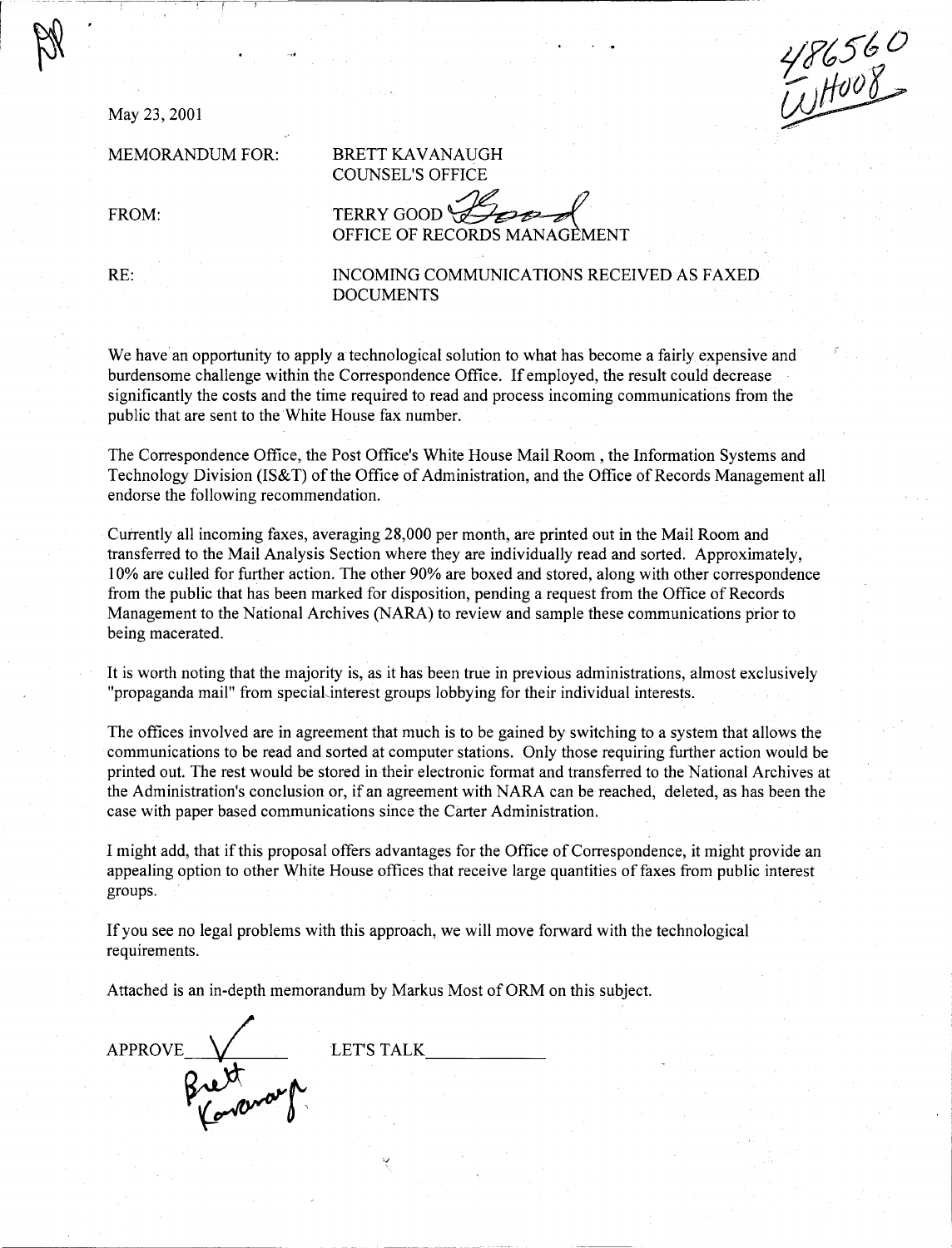### MAY 18, 2001

**TERRY GOOD MEMORANDUM FOR:** 

FROM: MARKUS K. MOST

INCOMING COMMUNICATIONS RECEIVED AS FAXED  $RE:$ **DOCUMENTS** 

In an effort to reduce the resource burden of the approximately 28,000 pages of faxes the White House receives every month, I have prepared the enclosed proposal and cost/ benefit analysis for consideration.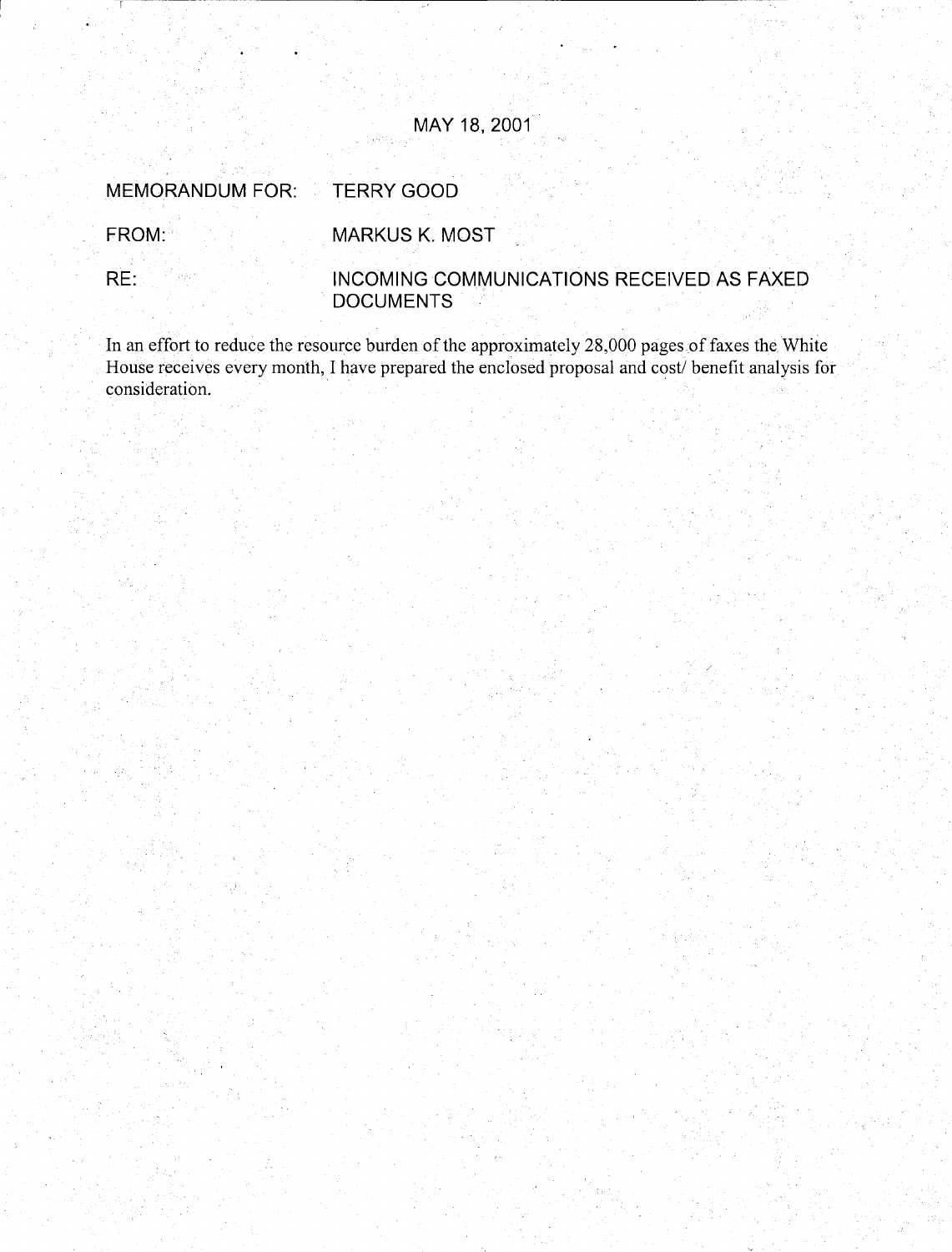#### · **Introduction**

,--.\_--,

The White House is currently receiving on average, 28,000 faxed pages a month. The volume of faxes is placing a financial and human resource burden on the offices that must print out and process the documents. By implementing a separate system to handle the incoming volume of faxes, one would free these resources to focus on other mission critical areas.

#### **Process** .

Currently, the Mail Office has two faxes running uninterrupted to handle the incoming faxes. An incoming fax is printed out and placed in a mail tub. When the tub is full, it is sent to the Office. of Correspondence where staff look at each fax and decide if a response is necessary. Those chosen to be responded to are entered into the Quorum system for further tracking. The majority of documents, about 90%, are not responded to and are transferred to archival boxes. After a period of time, the untracked faxes are macerated.

#### **Proposal**

In an effort to more effectively utilize resources, it is proposed that a separate fax system be implemented to handle incoming faxes. Rather than having two fax machines print out every fax, a fax server would be installed. The new system would receive the incoming faxes in electronic form and would store them in electronic form on a server. This fax server would be tasked only with serving and storing faxes. These electronic faxes could then be viewed by the Office of Correspondence staff: those that will be responded to, are printed out and data entered. Those faxes that do not require a response will remain on the server for storage and eventual transfer to the National Archives. At *no* point in the process will faxes be disposed of.

#### **Difficulties**

The faxes will be retained on the fax server in an image format. One could perform an Optical Character Recognition (OCR) function on the images. However, due to fax transfer quality and handwritten messages, performing OCR is not an option.

Faxes will be viewable as they were received, however, there will be no searchable metadata associated with the images. Eventually, only those faxes that were responded to will have metadata. This means that only the faxes that the White House took action on would be searchable, all other faxes would be retained, but would not be searchable. (It might be possible to automatically capture "sent date", "sent time", and "sent phone number", but only to the extent that this information is not blocked by the sender.) Ouestion to be addressed:

• Do the received faxes need to have metadata to make them searchable even.if no action was taken on them by the White House? (In other words, does one need to treat these electronic

faxes as email, or can one apply current paper disposition practice to these faxes?)

#### . **Risk Analysis**

There is a certain risk involved in continuing to print out faxes. Two areas stand out as introducing the greatest risk:

• Sometimes a fax machine will jam or run out of paper. The fax machines have a 250 page memory, which might cover a one day volume of faxes. However, if a machine were to jam or run out of paper on a Saturday, one would simply not receive those faxes that are sent after the 250 page memory is filled. Those who attempted to send faxes while the memory is.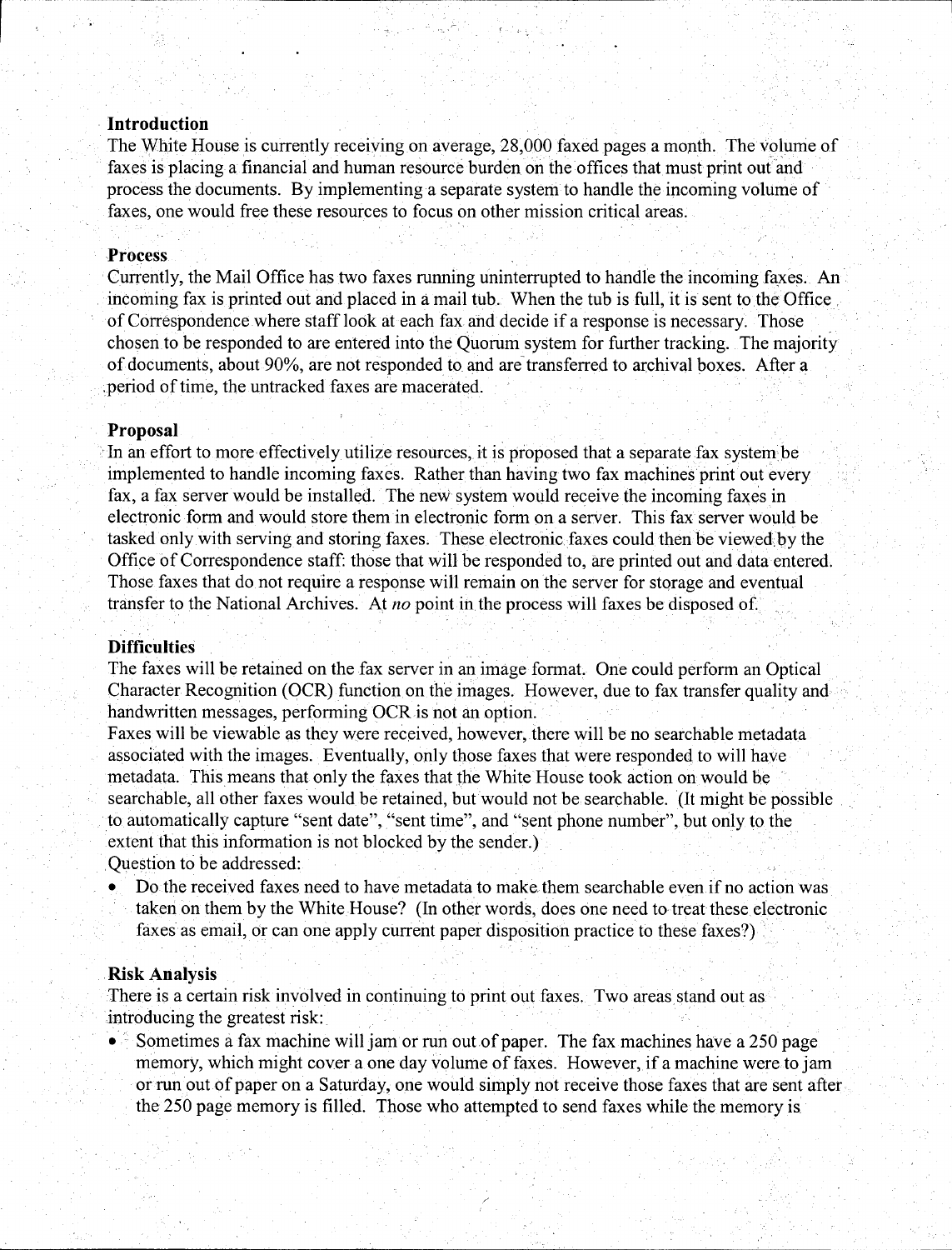filled would get a busy signal and would be forced to re-send their faxes at a later point. Currently, whenever the fax machines are busy, the white House operators receive many phone calls from irate public citizens asking about the fax machines.

Because of the demand placed on the print cartridges, it is possible for the cartridges to run out while printing faxes. If a print cartridge were to run out on a weekend, one could lose approximately 2000 pages due to faded or blank printouts. Also on a regular work day, if a dry cartridge is not noticed, one might print a fair number of illegible faxes.

An electronic fax system would address both of these risk areas by providing a virtually limitless storage capacity and eliminating the need to print all faxes.

. . . . . . ~ .

#### ·. **Cost/Benefit Analysis** •

,----,- ----

#### **Costs incurred by the current system that could be avoided by switching to a fax server:**

- Each fax machine requires 2 toner cartridges every week.
	- The average cost of a toner cartridge is \$75.

2 toner cartridges \* 2 fax machines \*  $$75$  per cartridge =  $$300$  cost per week Cost per year =  $$15,600$ 

- The White House receives approximately 28,000 faxed pages per month  $500$  pages in a ream of paper
	- A ream of paper costs \$2.50
		- $28,000$  pages per month / 500 pages = 56 reams per month
		- 56 reams per month  $*$  \$2.50 cost per ream = \$140 cost per month
		- Cost per year for paper  $= $7280$
- The high volume of faxes causes the fax machines to degrade quickly. The current fax machines are no longer sold and would have to be replaced by a comparable system .. Currently a similar Canon product costs approximately \$2,000 and two machines would be ·'required. · . . . · . . ,
- The Office of Correspondence fills approximately one archival box with faxes every day. An archival box costs \$2.20 250 work days a year \*  $$2.20 = $550$  a year for boxes

#### **Total,CQst:\$27,430**

Additional costs to consider: Maintenance contract with Canon Post Office Mail Room staff time Box maceration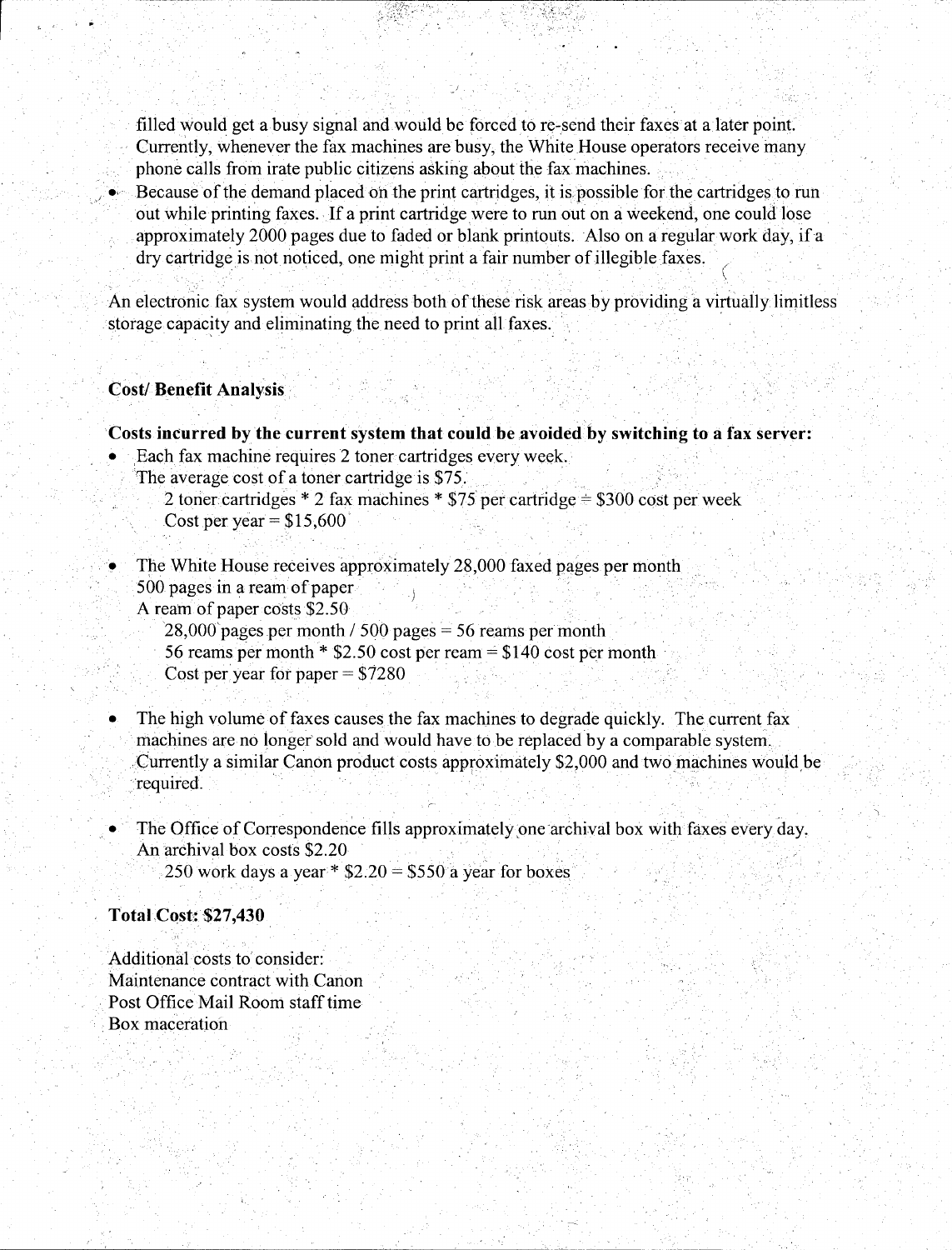#### Cost of switching to a fax server:

| Server and FAX Software Installation: | \$2500 |
|---------------------------------------|--------|
| Server: N/A (use a spare server)      | \$0    |
| Server memory:                        | \$3224 |
| Fax Modem:                            | \$194  |
| On-site support:                      | \$500  |
| Fax Server Software:                  | \$39   |
| Fax Server Software Node License:     | \$629  |
| <b>FaxWare Port License:</b>          | \$430  |
| Installation Cost:                    | \$7516 |

Continued yearly maintenance to be handled by IS&T.

Regardless if one purchases a fax server or continues to print incoming faxes, certain types of costs will remain the same, but at different levels. For example, certain faxes will continue to be printed out even under the new system. Theoretically though, only 10% of current volume would be printed.

#### **Final Analysis**

By moving to a fax server, one would mitigate the risks of not receiving faxes and print cartridges running out. One would also be able to reduce the overall cost of providing a fax service to the public. After implementation, the cost of the fax server would most likely be recuperated within a short period of time.

#### **Redundant System**

As a backup to the fax server, one could design the system to send faxes to the old fax machines if the server were to malfunction.